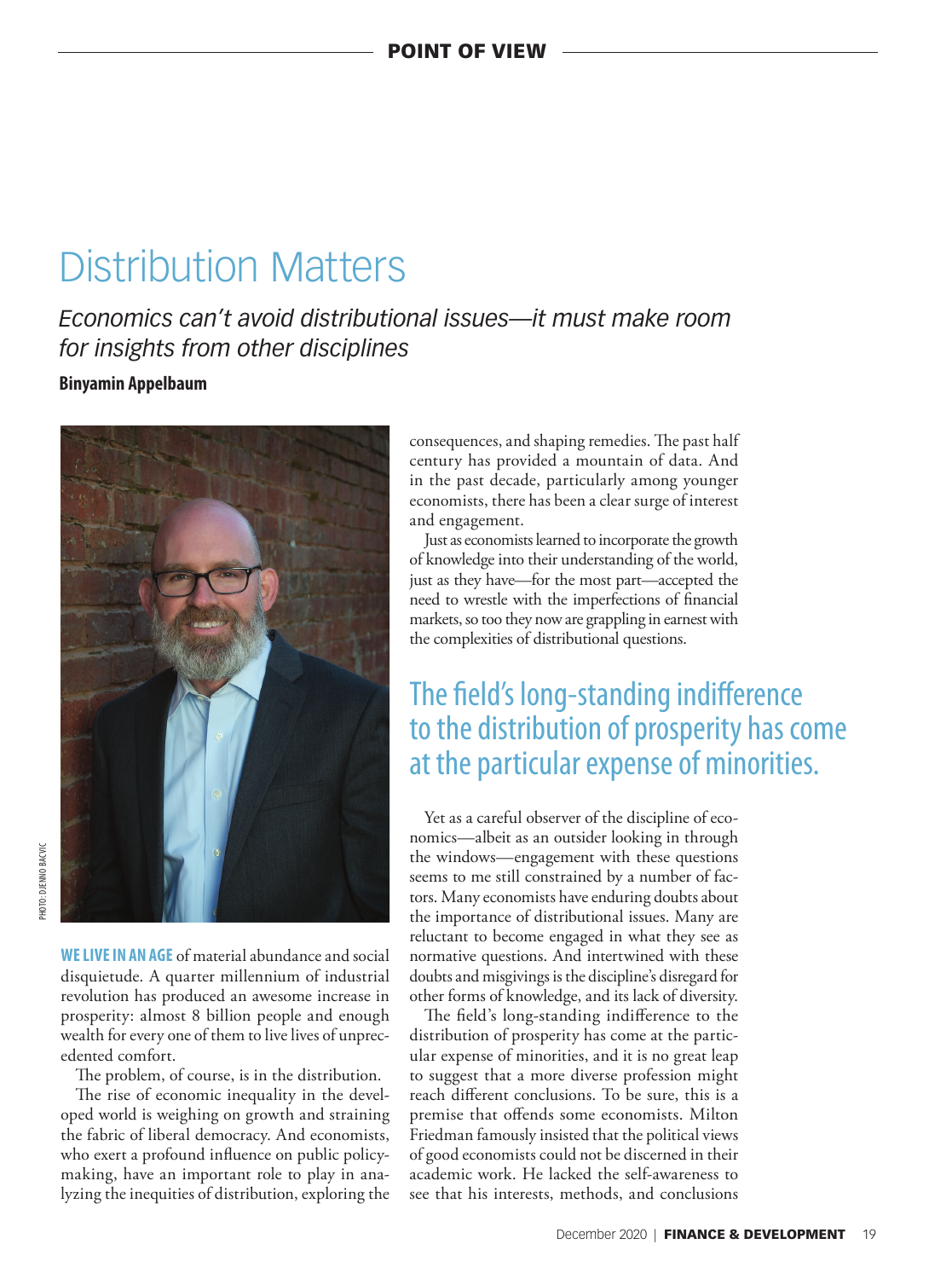were all informed by his life experience—and in this respect, Friedman was just like everyone else.

In some cases, greater diversity may yield greater clarity. In other cases, greater diversity may result in greater confusion, as new voices challenge old certitudes. But that is a kind of clarity too: it will tell us what we don't know.

#### Equity vs efficiency

Inequality is an economic issue. A growing body of research illuminates its importance. The distribution of wealth and income has a meaningful influence on the distribution of opportunity, on the mechanics of the business cycle, and on the pace of innovation. Inequality also distorts public policy, increasing the power of rent-collecting elites and of those seeking aid, while attenuating the sense of shared purpose necessary for public investment in education, infrastructure, and research.

For decades, mainstream economists argued that efforts to address inequality through redistributive policies would come at the expense of growth—what Arthur Okun called "The Big Tradeoff." But one silver lining to the rise of inequality over the past half century has been the opportunity to study the realworld impact. A number of recent studies, including work by Jonathan D. Ostry and his colleagues at the IMF (Ostry, Loungani, and Berg 2019), find that high levels of inequality actually impede growth.

Yet even among economists who regard this evidence as compelling, one encounters hesitation about incorporating distributional considerations into the advice professors give to policymakers. Economists have long conceived of their role in public policy debates as being "the partisan advocate for efficiency," in the words of Charles Schultze, an advisor to Presidents Lyndon B. Johnson and Jimmy Carter. One reason is that in championing efficiency, economists think of themselves as representing the interests of the common man and woman. "Without economists in the room, it's like a free-for-all where everybody is going for their narrow self-interest and there is no voice for efficiency. And what 'efficiency' really means is 'every American citizen,'" said Michael Greenstone, a University of Chicago economist who worked in the Obama administration. The evidence of the past half century strongly suggests that simply advocating for efficiency does not produce the best

outcomes for those ordinary men and women. But there is real value in the role, there isn't anyone else likely to perform it, and therefore it's reasonable to have some hesitation about the consequences of a diluted focus.

Furthermore, many economists profess a reluctance to meddle in what they regard as a political debate about the distribution of economic output. Quite often, the result is that economists finesse the question of distribution by noting that the benefits of more efficient policy could be distributed equitably, whatever that means, but the details should be worked out by the politicians. Paul Romer, a Nobel laureate in economics, argued in a recent essay (Romer 2020) that economists should just "say 'No' when government officials look to economists for an answer to a normative question."

I recognize the appeal of Romer's advice. Overconfidence is a common attribute in disciplines that reach for practical conclusions. Perhaps it is even a necessary one: after all, choices must be made. But there is an obvious attraction in limiting the scope of the potential damage.

The problem is that normative judgments can't be avoided.

In the 1980s, for example, most mainstream economists favored the elimination of minimum wage laws. In 1987, my predecessors at the *New York Times* editorialized in favor of eliminating minimum wage laws, citing "a virtual consensus among economists that the minimum wage is an idea whose time has passed." This was purely a judgment about economic efficiency. Economists did not pretend to weigh other arguments for minimum wages. But by advocating for a change in policy on the basis of efficiency, they implicitly devalued those arguments. (And, as it happened, even the efficiency argument was wrong. A few years later, two economists took the radical step of gathering evidence and reached a different conclusion. American workers are still suffering the consequences.)

Even economists who embrace in good faith the argument for avoiding distributional advice especially economists who embrace this argument in good faith—must recognize that, in practice, they are facilitating the exclusion of distributional issues from public debate. A genuine concern about distributional issues requires distribution to be